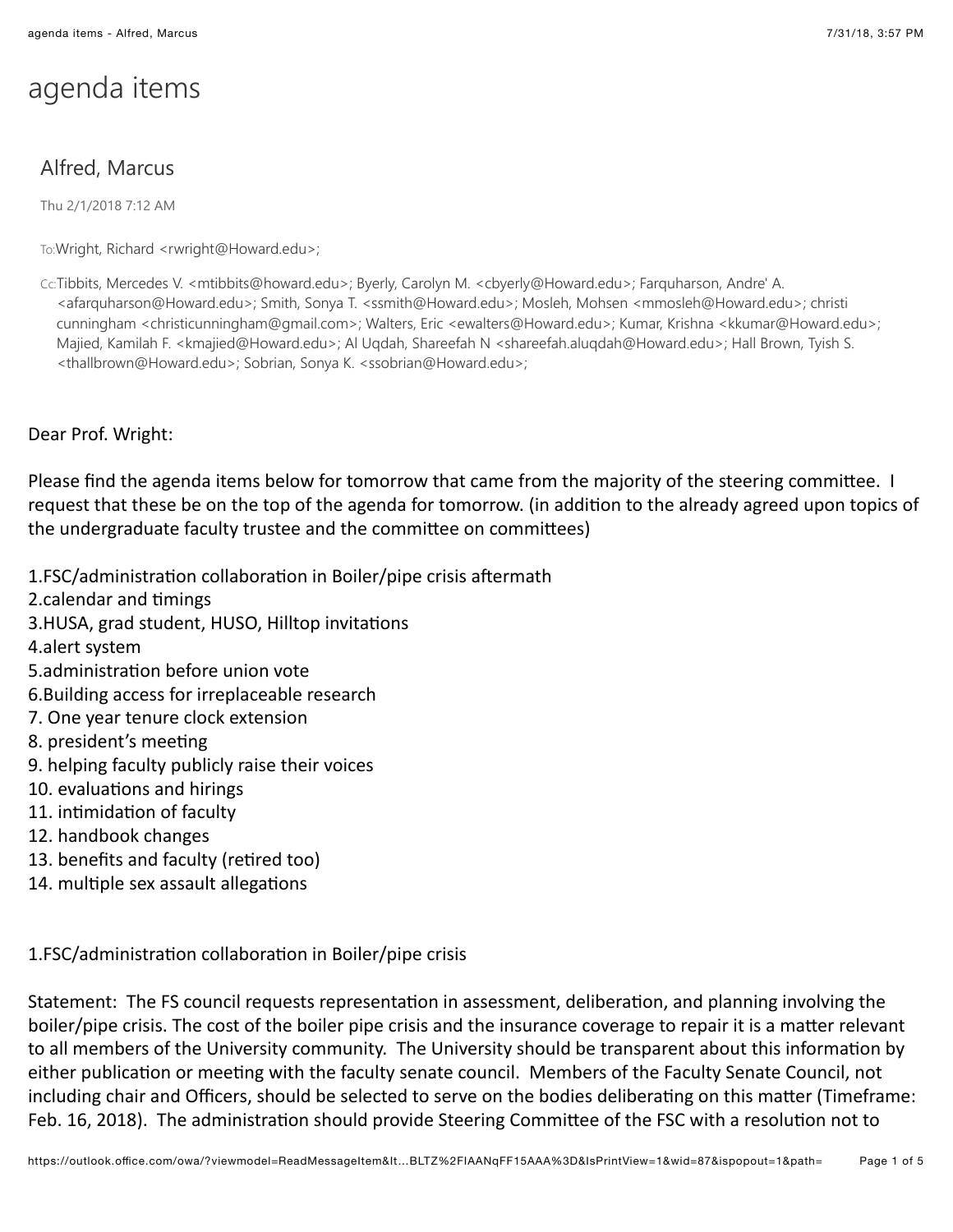cover the shortfall by selling University assets or terminating faculty unless a transparent discussion among the University community is had.

Outcomes: Position statement published in FSC minutes. Clear picture of how the administration, insurance company, contractors, etc. are dealing with the crisis. Clearer picture of the expected outcomes and timeframes. Make sure administration, insurance, etc. understand faculty position.

How achieve? Send letter on expectations (statement above) to administration and BoT. Meet with President. Simple motion in council.

2.calendar and timings

Statement: The FS council requests that the following firm dates be set:

\*All college, school, and departmental budgets be delivered by April 1 for the following academic year. \*Colleges, schools, and departments get guaranteed 5 year TA positions by September each year for the following academic year.

\*Colleges, schools, and departments get guaranteed number of university scholarships by September each year for the following academic year.

\*TA's, scholarships, fellowships, etc. are credited on time for the 1st day of classes.

\*Loans are credited to students before the first day of classes.

Outcomes: Published statement about FSC position in minutes. Student's financial aid paid on time. Timely budgets, guaranteed TA's etc., allow adequate planning to occur for schools, colleges, and departments. Simple motion in council.

3.HUSA, grad student, HUSO, Hilltop invitations

Statement: The FSC council invites HUSA, grad student, professional students, staff and Hilltop to speak briefly at each council meeting.

Outcomes: published statement about invitation in FSC minutes.

How achieved? Simple email invitation to each organization. Simple motion in council.

4.alert system

Position statement: The FSC council requests a fully functioning and regularly tested HU Alerts system. This includes timely email, mobil, and app announcements for emergencies. The council also expects regular communication from the administration on testing of HU Alerts system.

Outcomes: published position statement from FSC. Monthly testing of HU Alerts by administration. Monthly statement on testing of system from administration

How achieved? Meeting with president and request this is done. Simple motion in council.

5.administration before union vote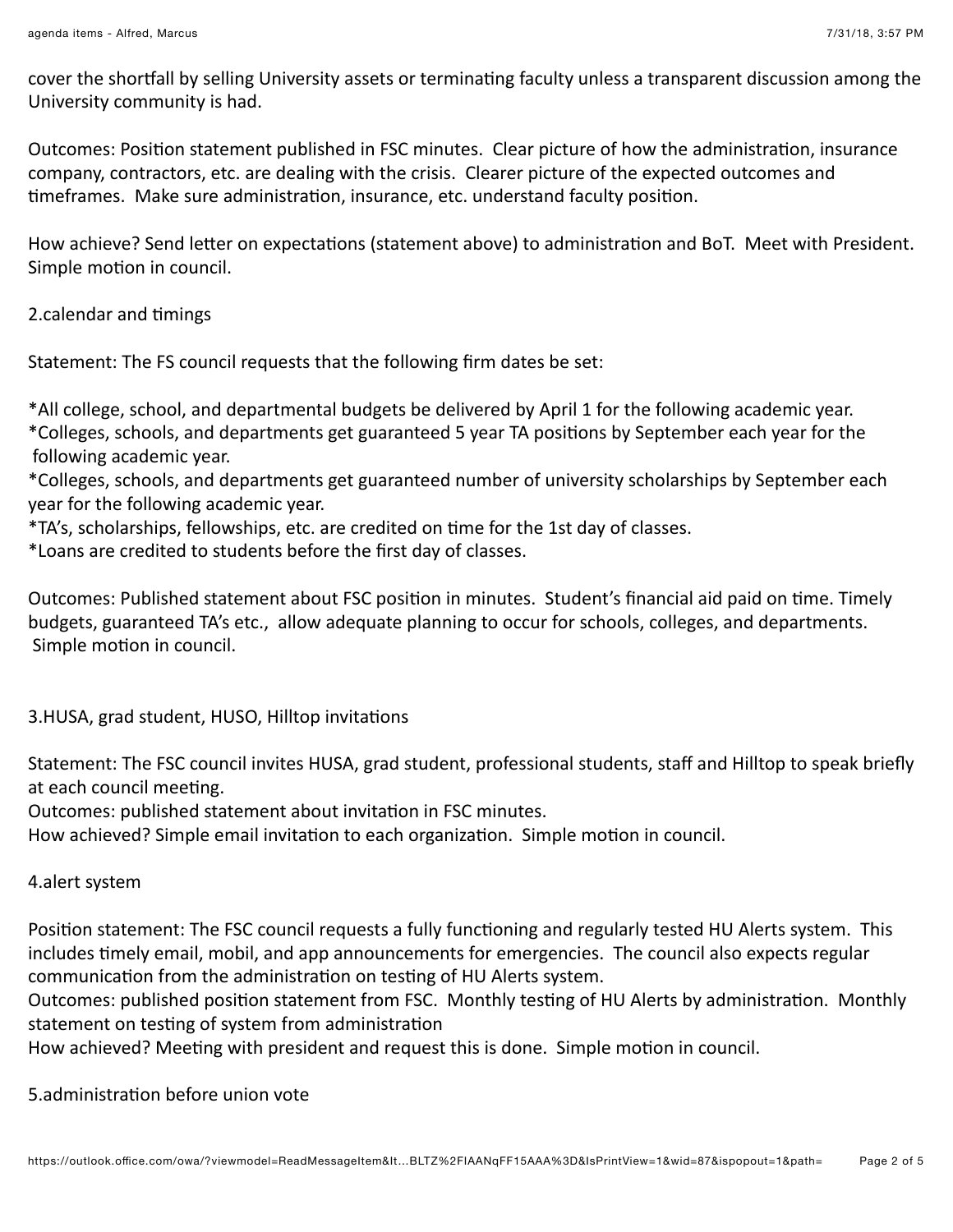Position statement: The FSC council requests an answer on if the documents referred to as a,b,c were written and sent by the administration.

Outcomes: Published position statement from FSC in minutes. Clear answer from administration.

How achieved? Meeting with president and request answer. Simple motion in council.

6. Building access for irreplaceable research

Position statement: The FS council requests that approved personnel access (if faculty cannot get access) condemned buildings to retrieve hard drives, books, documents before discarding these often irreplaceable objects. Some needed research and teaching materials may be recovered.

Outcomes: Published position statement from FSC in minutes.

How achieved? Meeting with president and request answer. Simple motion in council.

7. One year tenure clock extension

Position statement: The FSC requests the administration provide a blanket one-year extension to the tenure clock for all pre-tenure faculty.

Outcomes: Published position statement from FSC in minutes. Extension of 1 year tenure clock for pre-tenure faculty.

How achieved? Meeting with president and request answer. Simple motion in council.

8. president's meeting

Position statement: The FSC requests to meet next week with the president to discuss his responses and answers to the FSC relevant positions.

Outcomes: Published position from FSC in minutes. Positions sent to President and BoT. Responses/Answers to relevant positions from administration.

How achieved. Send letter with relevant positions to President and Board after approved by council (again, simple motion).

9. Helping faculty raise their voices.

Statement: The FS council reaffirms the right of Howard faculty to exercise their academic freedom in matters both inside of Howard and out. In particular, the FS council supports, defends, and encourages Howard faculty to exercise their academic freedom in support of the university's mission, and the communities it serves.

Outcomes: Statement in FSC minutes. Simple vote by council for Ad hoc committee on web and social media accuracy involving FSC relevant topics with authority to post true and accurate accounts with special emphasis on academic freedom.

How done? Simple vote by council. Published statement in FSC minutes. Selection of committee. Inform BoT and administration.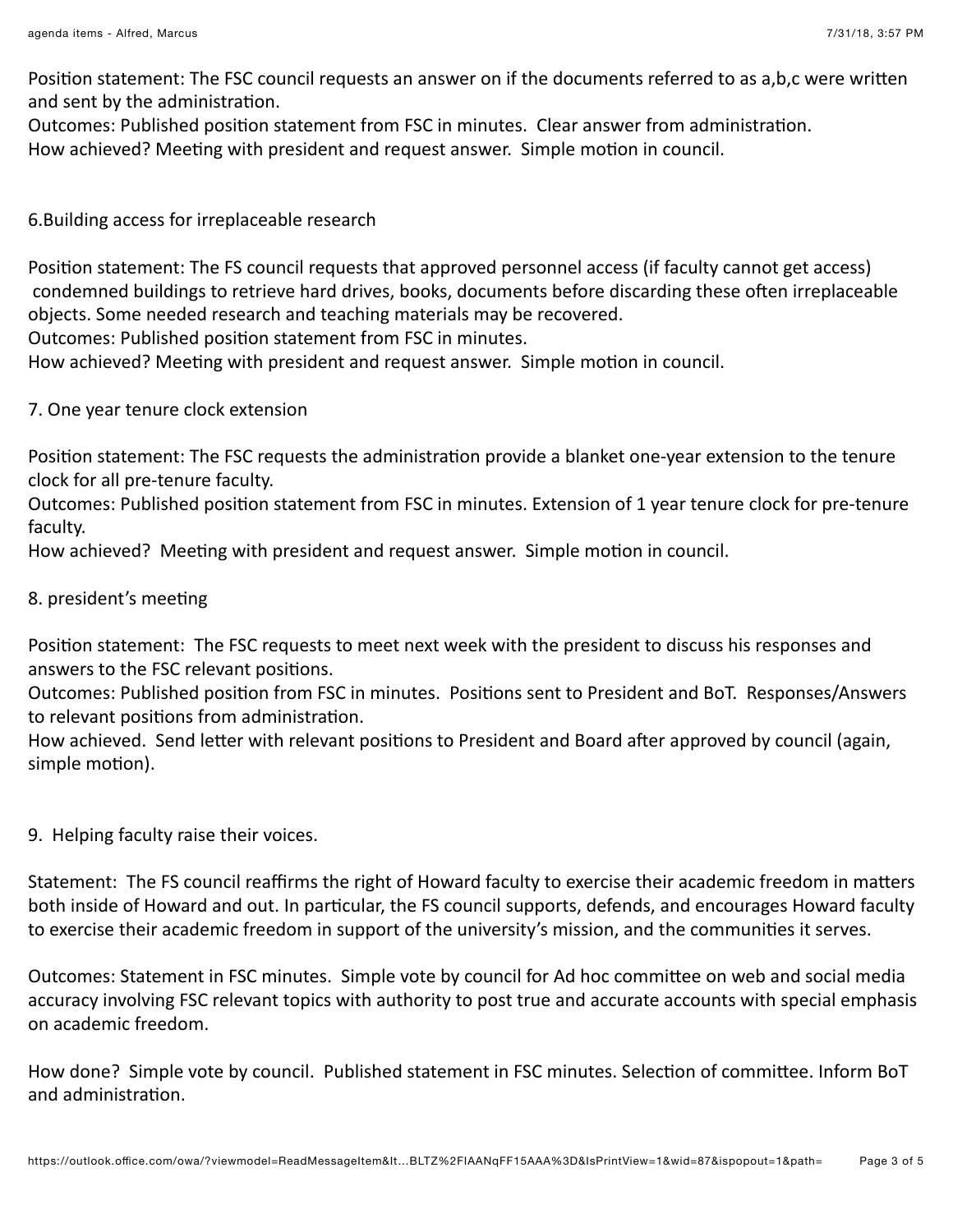## 10. Evaluation and hiring process

Statement: The FSC recommends consistent, fair, full faculty representation, participation, and management of Dean and upper administration searches and evaluations such that:

(a) Before hired, comprehensive evaluation metrics approved by faculty (or school if appropriate) are established for position/potential hire. (b) Before a contract is extended, open hearings of evaluation results.

Outcomes: Statement in FSC minutes. Simple vote by council to include this request in discussion with president. Sample evaluation tools and recommended metrics for deans, provost, president, vp's etc.

How done? Simple vote by council. Published statement in FSC minutes. Meeting with president. Proposal and sample docs by Prof. Al-ugdah and Prof. Kelly. Sample timeline for eval and hiring.

11. Intimidation of faculty.

This is addressed by points 9 & 10 above. As well as ombudsman.

## 12. Handbook

Statement: The FSC strongly recommends the following orderly process to inform, analyze, debate and make a decision on handbook changes:

- a. Finish and distribute an alignment spreadsheet of proposals
- b. Get feedback and reports from FS committees on changes and their impacts.
- c. Get feedback and reports from colleges and schools reps on changes.
- d. Post all feedback online and allow time for comment from faculty
- e. Steering committee/council votes after all the above.

Outcomes: Published FSC statement in minutes. alignment spreadsheet, reports/feedback, central location for comments.

How done? Simple vote by council. Inform administration and BoT. Charge to committees. Feedback/reports from committees and reps.

13. Benefits

Statement: The FSC strongly recommends that the benefits of current and retired faculty be:

(a) highly competitive with the best local school plans. (b) No reduction in values of benefits, unless agreed by faculty senate and justified. (c) we request from the administration information on the arc of faculty compensation spanning their affiliation with Howard University including retirement. This would include current benefits as well as benefits upon retirement.

Outcomes: Published FSC statement in minutes. Only increases in benefits unless approved by faculty senate.